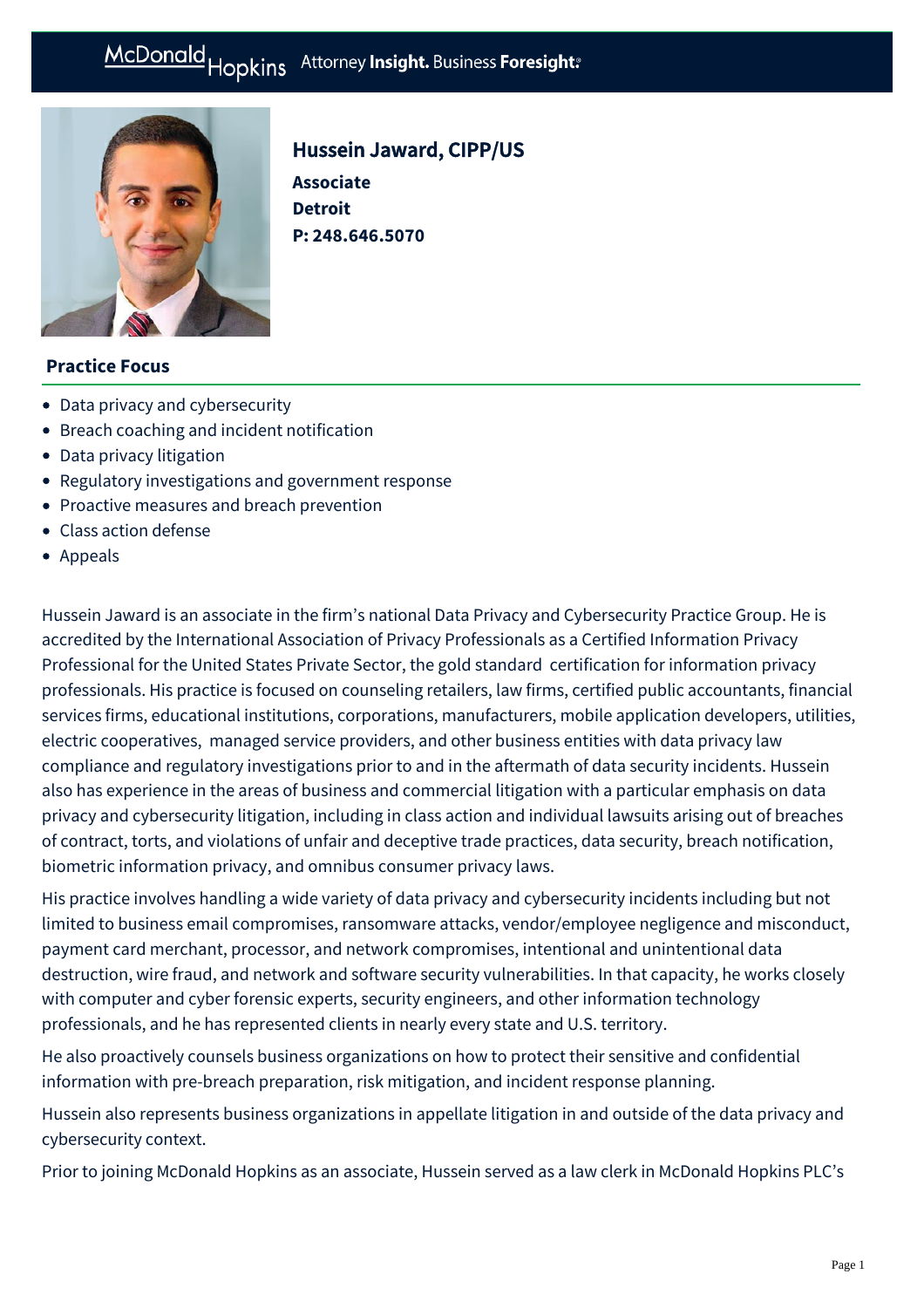Data Privacy and Cybersecurity Practice Group, and before that, as a law clerk at a Detroit personal injury firm where he specialized in employment and products liability litigation.

### **Admissions - State**

• Michigan

#### **Education**

- Wayne State University Law School
- University of Michigan-Dearborn

#### **Honors and Awards**

- Law school: Provost Scholarship; Romano Stancroff Endowed Scholarship; Mark Weiss Memorial Endowed Scholarship (2 years in a row); Goldberg Pitt Scholarship; Oehmke Scholarship; Marilyn J. Kelly Scholarship; and Alumni at Miller Canfield Scholarship.
- Undergraduate: Barbara T. Dempsey Memorial Scholarship; Merit Scholarship; Dr. John Dempsey Memorial Scholarship; and Sam Zehra Scholarship.

#### **Professional Membership**

- Federal Bar Association Eastern District of Michigan
- Detroit Bar Association
- Oakland County Bar Association

#### **Alerts**

- [Federal Trade Commission issues new and expansive guidance on data breach notification](https://mcdonaldhopkins.com/Insights/June-2022/new-FTC-data-breach-notification-guidance)
- [Federal government issues new cybersecurity incident reporting rule for banks and bank service providers](https://mcdonaldhopkins.com/Insights/November-2021/Federal-government-issues-new-cybersecurity-incide)
- [Industry specific privacy laws becoming a new norm](https://mcdonaldhopkins.com/Insights/February-2021/Industry-specific-privacy-laws-becoming-a-new-norm)
- [Attorney General-led California Consumer Privacy Act enforcement begins July 1](https://mcdonaldhopkins.com/Insights/July-2020/Attorney-General-led-California-Consumer-Privacy-A)
- [First California Consumer Privacy Act-based class action litigation filed](https://mcdonaldhopkins.com/Insights/February-2020/First-California-Consumer-Privacy-Act-based-class)

#### **Blog Posts**

- [Cyber Incidents, Finishing, and Why You Need to Start a Conversation](https://mcdonaldhopkins.com/Insights/October-2021/Cyber-Incidents-Finishing-and-Why-You-Need-to-St)
- [Consumer Financial Protection Bureau survives constitutional challenge](https://mcdonaldhopkins.com/Insights/July-2020/Consumer-Financial-Protection-Bureau-survives-cons)
- [Vermont amends data breach notification statute](https://mcdonaldhopkins.com/Insights/June-2020-(1)/Vermont-amends-data-breach-notification-statute)
- [Coronavirus relief funds mistakenly being direct deposited to cybercriminals](https://mcdonaldhopkins.com/Insights/April-2020/Coronavirus-relief-funds-mistakenly-being-direct-d)
- [Coronavirus outbreak does not halt CCPA enforcement](https://mcdonaldhopkins.com/Insights/April-2020/Coronavirus-outbreak-does-not-halt-CCPA-enforcemen)
- [Cyber threats construction firms should be aware of, but aren't](https://mcdonaldhopkins.com/Insights/November-2019/Cyber-threats-construction-firms-should-be-aware-o)
- [5 data privacy and cybersecurity tips for construction firms](https://mcdonaldhopkins.com/Insights/September-2019/5-data-privacy-and-cybersecurity-tips-for-construc)
- [In the face of cybersecurity threats, federal court orders Georgia to reform voting systems](https://mcdonaldhopkins.com/Insights/August-2019/In-the-face-of-cybersecurity-threats-federal-court)
- [Efforts underway to mitigate cyber risks facing US elections](https://mcdonaldhopkins.com/Insights/August-2019/Efforts-underway-to-mitigate-cyber-risks-facing-US)